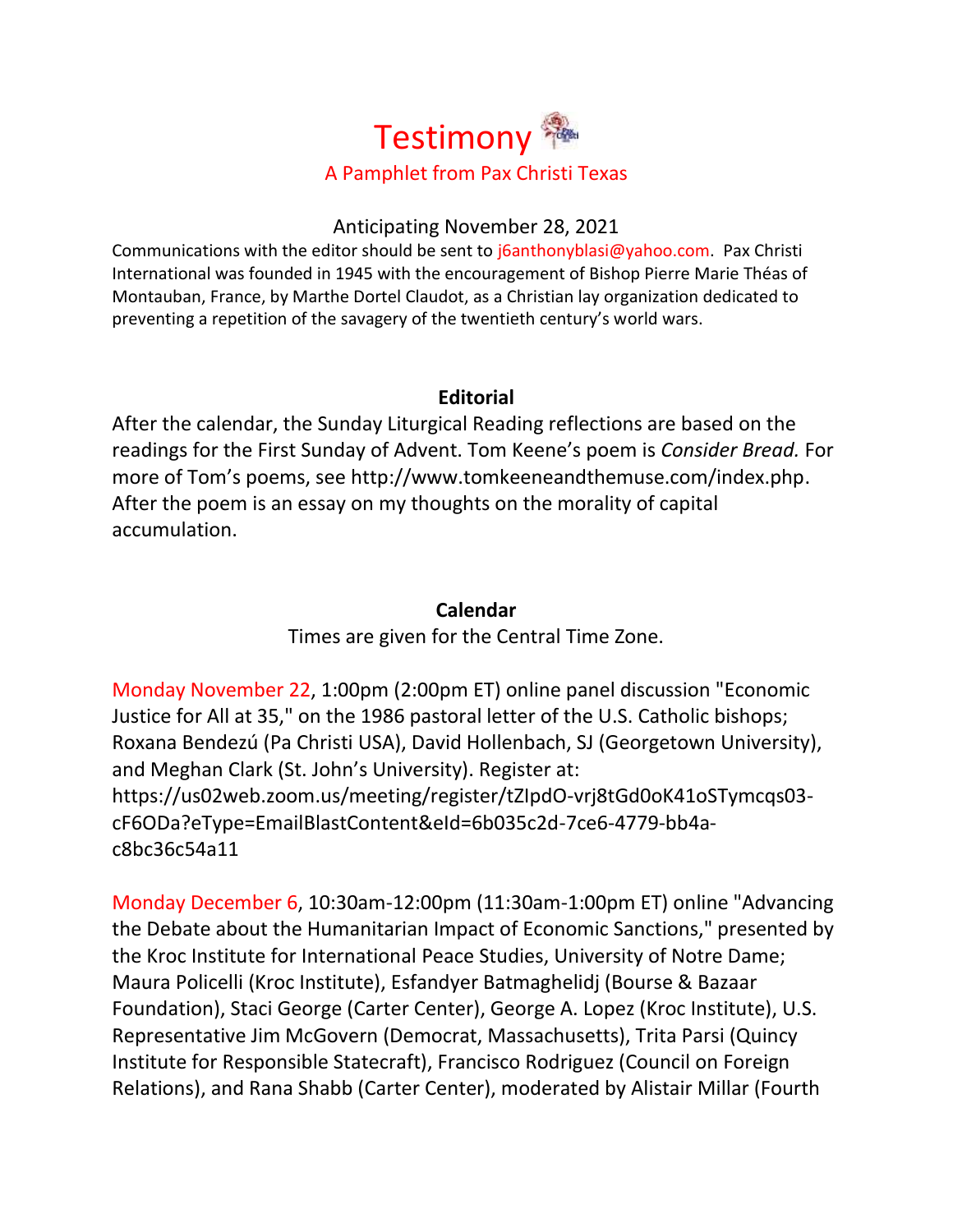Freedom Forum). Register at: [https://keough.nd.edu/event/advancing-the](https://keough.nd.edu/event/advancing-the-debate-about-the-humanitarian-impact-of-economic-sanctions/?utm_source=sfmc&utm_medium=email&utm_campaign=Events+Digest+11.15.2021&utm_term=https%3a%2f%2fkeough.nd.edu%2fevent%2fadvancing-the-debate-about-the-humanitarian-impact-of-economic-sanctions%2f&utm_id=600744&sfmc_id=16334564)[debate-about-the-humanitarian-impact-of-economic](https://keough.nd.edu/event/advancing-the-debate-about-the-humanitarian-impact-of-economic-sanctions/?utm_source=sfmc&utm_medium=email&utm_campaign=Events+Digest+11.15.2021&utm_term=https%3a%2f%2fkeough.nd.edu%2fevent%2fadvancing-the-debate-about-the-humanitarian-impact-of-economic-sanctions%2f&utm_id=600744&sfmc_id=16334564)[sanctions/?utm\\_source=sfmc&utm\\_medium=email&utm\\_campaign=Events+Dige](https://keough.nd.edu/event/advancing-the-debate-about-the-humanitarian-impact-of-economic-sanctions/?utm_source=sfmc&utm_medium=email&utm_campaign=Events+Digest+11.15.2021&utm_term=https%3a%2f%2fkeough.nd.edu%2fevent%2fadvancing-the-debate-about-the-humanitarian-impact-of-economic-sanctions%2f&utm_id=600744&sfmc_id=16334564) [st+11.15.2021&utm\\_term=https%3a%2f%2fkeough.nd.edu%2fevent%2fadvancin](https://keough.nd.edu/event/advancing-the-debate-about-the-humanitarian-impact-of-economic-sanctions/?utm_source=sfmc&utm_medium=email&utm_campaign=Events+Digest+11.15.2021&utm_term=https%3a%2f%2fkeough.nd.edu%2fevent%2fadvancing-the-debate-about-the-humanitarian-impact-of-economic-sanctions%2f&utm_id=600744&sfmc_id=16334564) [g-the-debate-about-the-humanitarian-impact-of-economic](https://keough.nd.edu/event/advancing-the-debate-about-the-humanitarian-impact-of-economic-sanctions/?utm_source=sfmc&utm_medium=email&utm_campaign=Events+Digest+11.15.2021&utm_term=https%3a%2f%2fkeough.nd.edu%2fevent%2fadvancing-the-debate-about-the-humanitarian-impact-of-economic-sanctions%2f&utm_id=600744&sfmc_id=16334564)[sanctions%2f&utm\\_id=600744&sfmc\\_id=16334564](https://keough.nd.edu/event/advancing-the-debate-about-the-humanitarian-impact-of-economic-sanctions/?utm_source=sfmc&utm_medium=email&utm_campaign=Events+Digest+11.15.2021&utm_term=https%3a%2f%2fkeough.nd.edu%2fevent%2fadvancing-the-debate-about-the-humanitarian-impact-of-economic-sanctions%2f&utm_id=600744&sfmc_id=16334564)

Tuesday December 7, 2:00pm, online interactive webinar "Care for Creation," Sr. Jocelyn Fenix, M.M., on the response of the Maryknoll Sisters of Panama to the environmental encyclical of Pope Francis, *Laudato Sí*. Register at: [https://mission.maryknoll.us/srjocelynfenix?utm\\_medium=email&\\_hsmi=183192](https://mission.maryknoll.us/srjocelynfenix?utm_medium=email&_hsmi=183192499&_hsenc=p2ANqtz-8yDOSVre3x3MeXMtOwzi4wvZ-LFOTrZPGa0piUPQ4xnGPEwiMzoVV9T_ArldgOajC47i7wc_Fs2Q48kfs3kk58DjrEiw&utm_content=183192499&utm_source=hs_email) [499&\\_hsenc=p2ANqtz-8yDOSVre3x3MeXMtOwzi4wvZ-](https://mission.maryknoll.us/srjocelynfenix?utm_medium=email&_hsmi=183192499&_hsenc=p2ANqtz-8yDOSVre3x3MeXMtOwzi4wvZ-LFOTrZPGa0piUPQ4xnGPEwiMzoVV9T_ArldgOajC47i7wc_Fs2Q48kfs3kk58DjrEiw&utm_content=183192499&utm_source=hs_email)[LFOTrZPGa0piUPQ4xnGPEwiMzoVV9T\\_ArldgOajC47i7wc\\_Fs2Q48kfs3kk58DjrEiw&](https://mission.maryknoll.us/srjocelynfenix?utm_medium=email&_hsmi=183192499&_hsenc=p2ANqtz-8yDOSVre3x3MeXMtOwzi4wvZ-LFOTrZPGa0piUPQ4xnGPEwiMzoVV9T_ArldgOajC47i7wc_Fs2Q48kfs3kk58DjrEiw&utm_content=183192499&utm_source=hs_email) [utm\\_content=183192499&utm\\_source=hs\\_email](https://mission.maryknoll.us/srjocelynfenix?utm_medium=email&_hsmi=183192499&_hsenc=p2ANqtz-8yDOSVre3x3MeXMtOwzi4wvZ-LFOTrZPGa0piUPQ4xnGPEwiMzoVV9T_ArldgOajC47i7wc_Fs2Q48kfs3kk58DjrEiw&utm_content=183192499&utm_source=hs_email)

Thursday December 9, 2:00pm-3:00pm, online "Jesus and Muhammad: On Peace, Forgiveness, and the Golden Rule," Craig Considine (Rice University). \$10.00 registering before November 26, \$15 after; register at: [https://upcsa.org/sol](https://upcsa.org/sol-center-registration/)[center-registration/](https://upcsa.org/sol-center-registration/)

Friday December 10, 6:00pm-8:00pm (7:00pm-9:00pm ET) online "Catholic Moral Teaching: What It Is and Is Not," Dr. Jamie Manson (*National Catholic Reporter*). Third in a series on moral theology as it pertains to sexual minorities. Register at: <https://fs18.formsite.com/jennhardin/1w3acsjqd3/index.html>

Saturday December 18, 4:30pm-5:30pm, online "Hinduism and Justice," Rita D. Sherma (Graduate Theological Union, Berkeley, California), sponsored by the Intrfaith Council of the Thanksgiving Foundation, Perkins School of Theology of Southern Methodist University, and the Dallas Holocaust and Human Rights Museum. Register at: [https://zoom.us/webinar/register/WN\\_mTw1pFWkQa](https://zoom.us/webinar/register/WN_mTw1pFWkQa-iFu5c8YX4bg)[iFu5c8YX4bg](https://zoom.us/webinar/register/WN_mTw1pFWkQa-iFu5c8YX4bg)

Thursday January 13, 2:00pm, online interactive webinar "Shifts in Mission: Awareness of Systemic Racism," on changes in mission that come from an awareness of white privilege; Sister Marvelous (Marvie) Lomerio Misolas, M.M., representative of the Maryknoll Sisters to the United Nations. Register at: [https://mission.maryknoll.us/resistingracism?utm\\_medium=email&\\_hsmi=18319](https://mission.maryknoll.us/resistingracism?utm_medium=email&_hsmi=183192499&_hsenc=p2ANqtz-8lZXLdcHIlbDiZzTlghKt6X3mXLdh_83uKeD3myALQKq0B0VXmCcNkxRhsfB7PTgq5xZj24QwmZM8Fm6LWeeuDTdidpA&utm_content=183192499&utm_source=hs_email)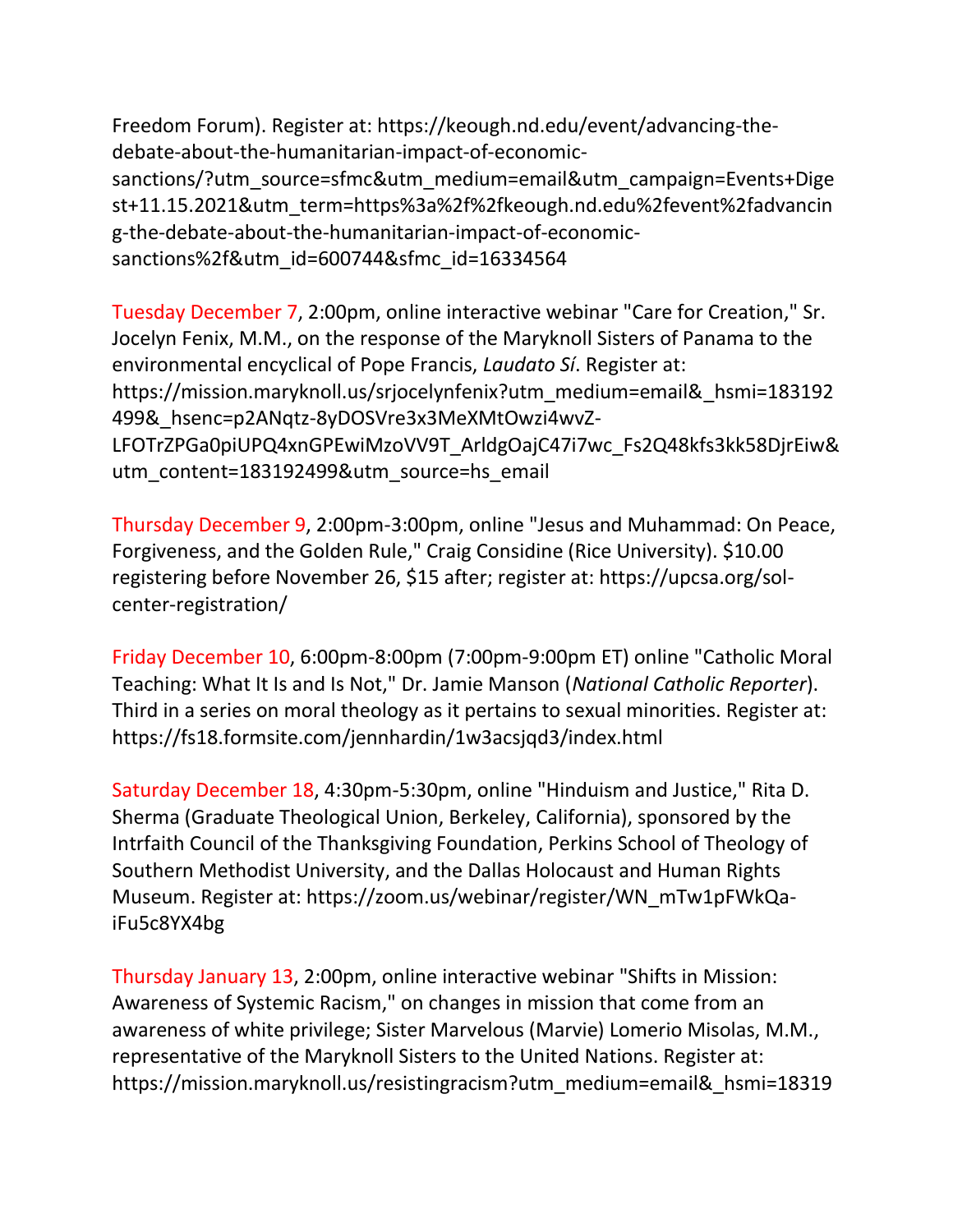[2499&\\_hsenc=p2ANqtz-](https://mission.maryknoll.us/resistingracism?utm_medium=email&_hsmi=183192499&_hsenc=p2ANqtz-8lZXLdcHIlbDiZzTlghKt6X3mXLdh_83uKeD3myALQKq0B0VXmCcNkxRhsfB7PTgq5xZj24QwmZM8Fm6LWeeuDTdidpA&utm_content=183192499&utm_source=hs_email)[8lZXLdcHIlbDiZzTlghKt6X3mXLdh\\_83uKeD3myALQKq0B0VXmCcNkxRhsfB7PTgq5x](https://mission.maryknoll.us/resistingracism?utm_medium=email&_hsmi=183192499&_hsenc=p2ANqtz-8lZXLdcHIlbDiZzTlghKt6X3mXLdh_83uKeD3myALQKq0B0VXmCcNkxRhsfB7PTgq5xZj24QwmZM8Fm6LWeeuDTdidpA&utm_content=183192499&utm_source=hs_email) [Zj24QwmZM8Fm6LWeeuDTdidpA&utm\\_content=183192499&utm\\_source=hs\\_e](https://mission.maryknoll.us/resistingracism?utm_medium=email&_hsmi=183192499&_hsenc=p2ANqtz-8lZXLdcHIlbDiZzTlghKt6X3mXLdh_83uKeD3myALQKq0B0VXmCcNkxRhsfB7PTgq5xZj24QwmZM8Fm6LWeeuDTdidpA&utm_content=183192499&utm_source=hs_email) [mail](https://mission.maryknoll.us/resistingracism?utm_medium=email&_hsmi=183192499&_hsenc=p2ANqtz-8lZXLdcHIlbDiZzTlghKt6X3mXLdh_83uKeD3myALQKq0B0VXmCcNkxRhsfB7PTgq5xZj24QwmZM8Fm6LWeeuDTdidpA&utm_content=183192499&utm_source=hs_email)

# **First Reading** (Jeremiah 33:14-16)

This particular passage from the Prophet Jeremiah is found in the Hebrew text but not in the ancient Greek (Septuagint). The explanation for this is the translators into Greek used an earlier edition than what became the accepted Hebrew text. An editor of the Hebrew text used an oracle that appears earlier in the book (Jer. 23:5-6) and applies it to Jerusalem rather than to Judah in general. It is the same affirmation of a coming Messiah, which is why it became of particular interest to the editors of the Lectionary.

# **Second Reading** (1 Thessalonians 3:12―4:2)

This brief passage is an encouragement for members of the Christian community in Thessalonica to love one another and to love all, and to live so as to please God. At first, it appears to say no more than "Do good and avoid evil." However, there is that encouragement not only to love those in one's own community but also to love all. The first century environment in which Christianity began placed much emphasis on belonging to the right ethnic group, especially the Romans whose empire it was, but Paul was saying to love all. How difficult a message that still appears to be today!

### **Third Reading** (Luke 21.25-28 and 34-36)

The gospel reading from Luke consists of two passages that Luke based on the earlier gospel written by Mark. In fact, the Markan passage was the reading for last Sunday. Luke changes the wording: "And there will be signs in the sun, moon, and stars, and on the earth distress of nations and anxiety over the sound and surging of the sea, when people faint out of fear and anticipation of the things coming in the world…." Luke emphasizes that these are signs that we should explore for meaning: "And when these things begin to come about, stand up and raise your heads, because your redemption is near."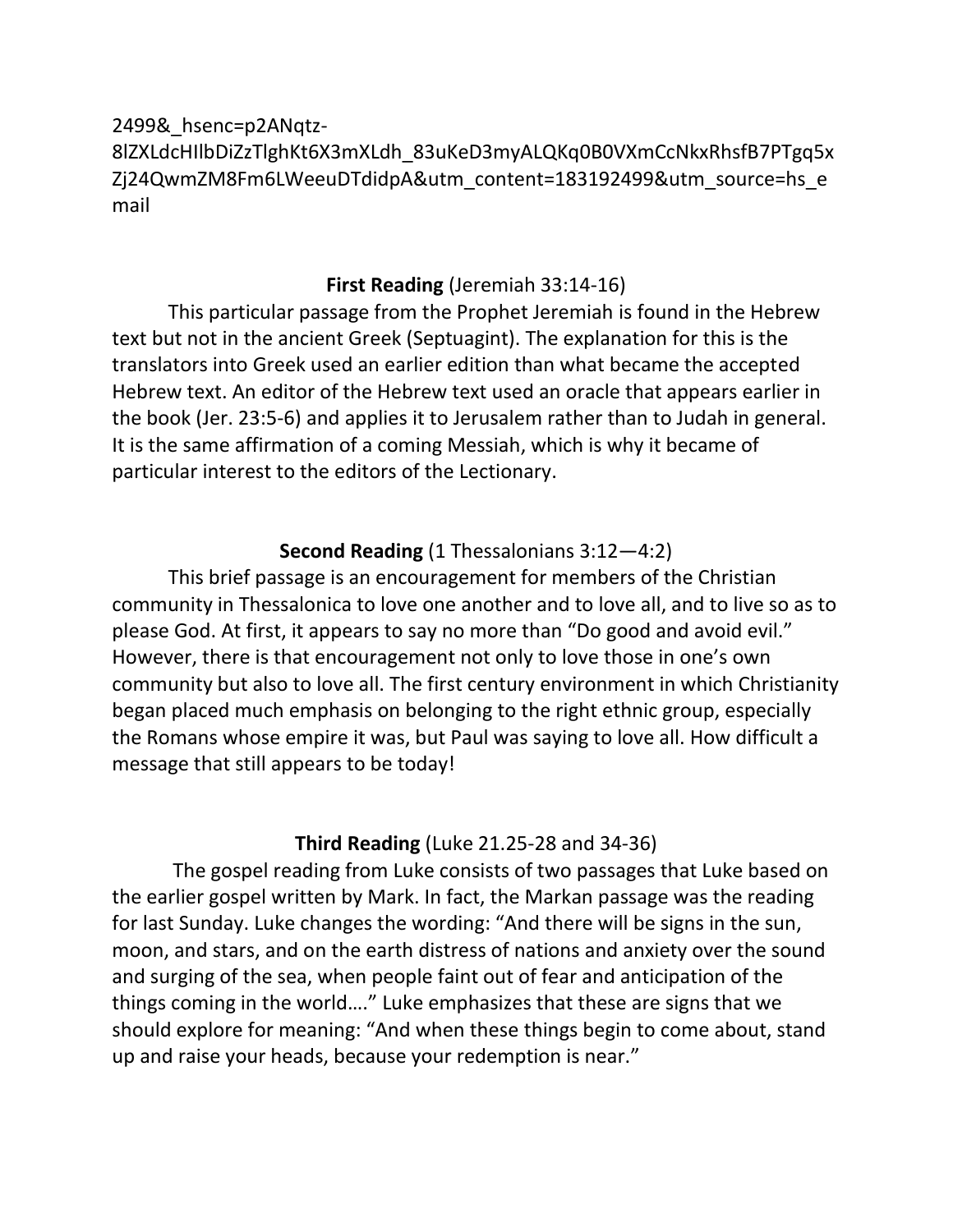Of course, it is perfectly possible to experience the disasters that turn our worlds upside down, without seeking or finding any meaning in it. It is perfectly possible to never learn, to never rise above the humdrum: "…take heed lest your hearts be weighed down with carousing, drunkenness, and worries of daily life, and that day come upon you suddenly like a trap…." What turns the world upside down and should disturb us is coming; it has an advent. But this gospel calls for a coming of those whom Jesus addresses to a consciousness. Consciousness too has an advent.

#### **Poem**

#### *Consider Bread*

Consider how we provide Coca Cola worldwide for any who can pay just a little bit of cash.

Consider how we let 24,000 people, mostly kids, die every hour for lack of daily bread.

Consider how a grain of wheat must fall from its life-giving stem, bury itself and die in order to rise and yield a hundred-fold.

Consider how our dreamy prayer of daily bread for all may require us also to die and rise.

Consider us trading Coca Cola for just plain bread for all to eat if only we all rise-up and, if necessary, die for it.

Tom Keene and Muse January 12, 2019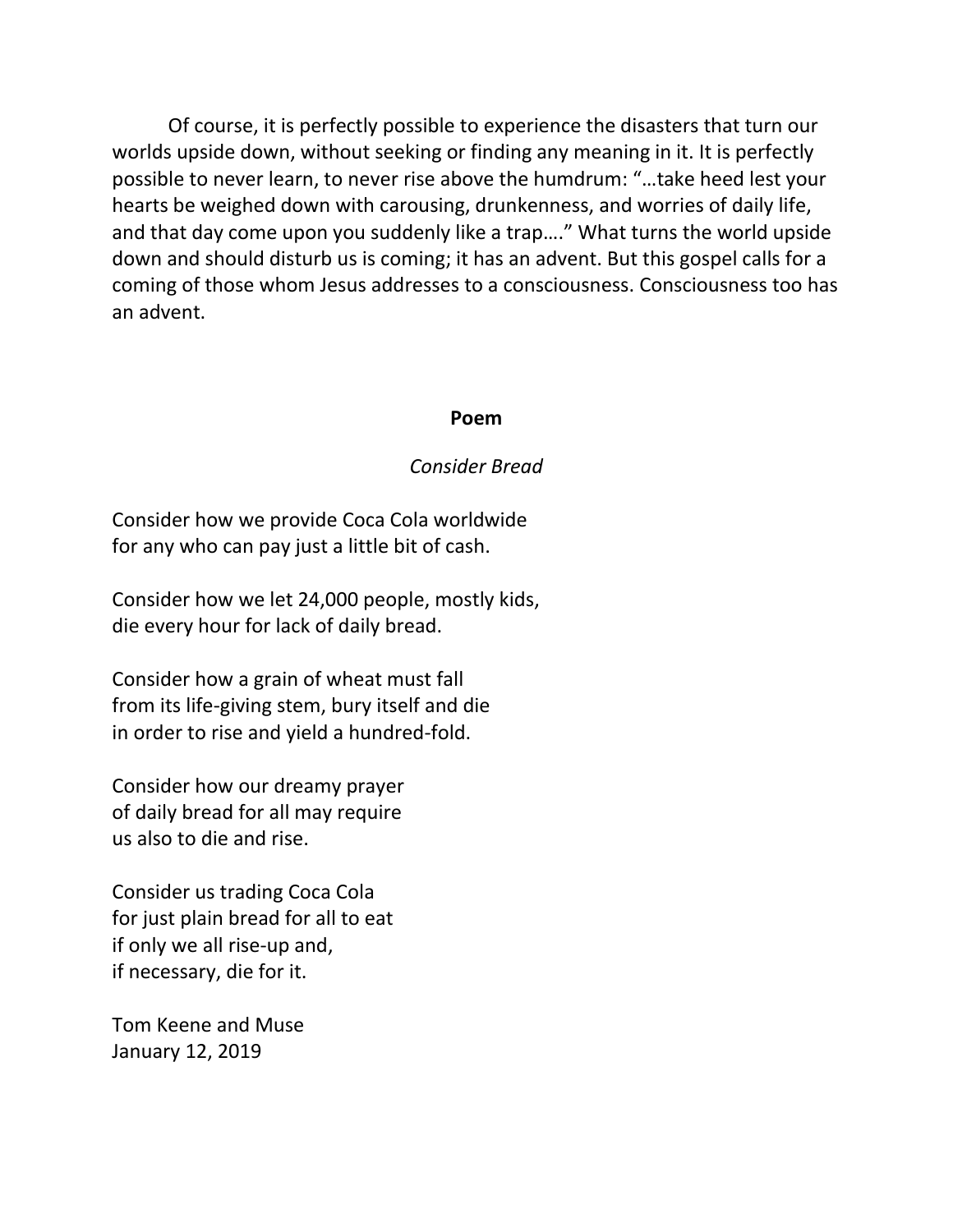### **On the Morality of Capital Accumulation** Anthony J. Blasi

Morality in the case of capital accumulation is a matter of general practice, not individual conduct. If the general practice of capital accumulation across generations is morally problematic, as I will argue below, the problem resides chiefly in our tax laws, not in individuals leaving wealth as behests to their descendants. An individual is not obligated, for example, to designate the U.S. government as a principal beneficiary in a will, but the moral preference for tax law would be to have an estate tax similar to that of the 1950s, where a steeply graduating rate curve taxed away the bulk of large estates. Of course this does not mean that there are no individual moral imperatives in the use accumulated capital; maintaining honesty in operations, for example, is an individual moral imperative, irrespective of whether control over a business comes from crossgenerational capital accumulation or not.

By *capital* I mean simply a total of assets that amount to more than is needed in daily life in the near future. The activity of accumulating assets may be intended for the purchase of a dwelling to live in, an automobile for personal use, or a university education; such are simply instances of saving for legitimate future purposes. Accumulating assets for the purpose of a huge mansion, however, or a luxury vehicle are problematic. A Christian lifestyle hardly allows for materialsitic display as an end. Acquiring such things not as ends in themselves but as investments with the expectation that they will generate a future income stream would be instances of capital accumulation, and such are what the present consideration is about.

Capital accumulation typically has two purposes. There is a short term expectation that they will increase in value, and a long term intent to pursue a course of further acquistion simply as a projected psychological state of acquisitiveness. One may purchase a dwelling or invest in a stock portfolio as a hedge against inflation. As the prices of daily commodities that one uses go up, so does the value of a house one owns; as prices of commodities goes up, so do the values of stocks one has purchased. This kind of short-term intend is simply prudent. But an industrial or financial mogul seeking to maximize personal control over sectors of the world economy would be imposing an individual psychological mentality, likely generated by a vague sense of insecurity, on other people. Such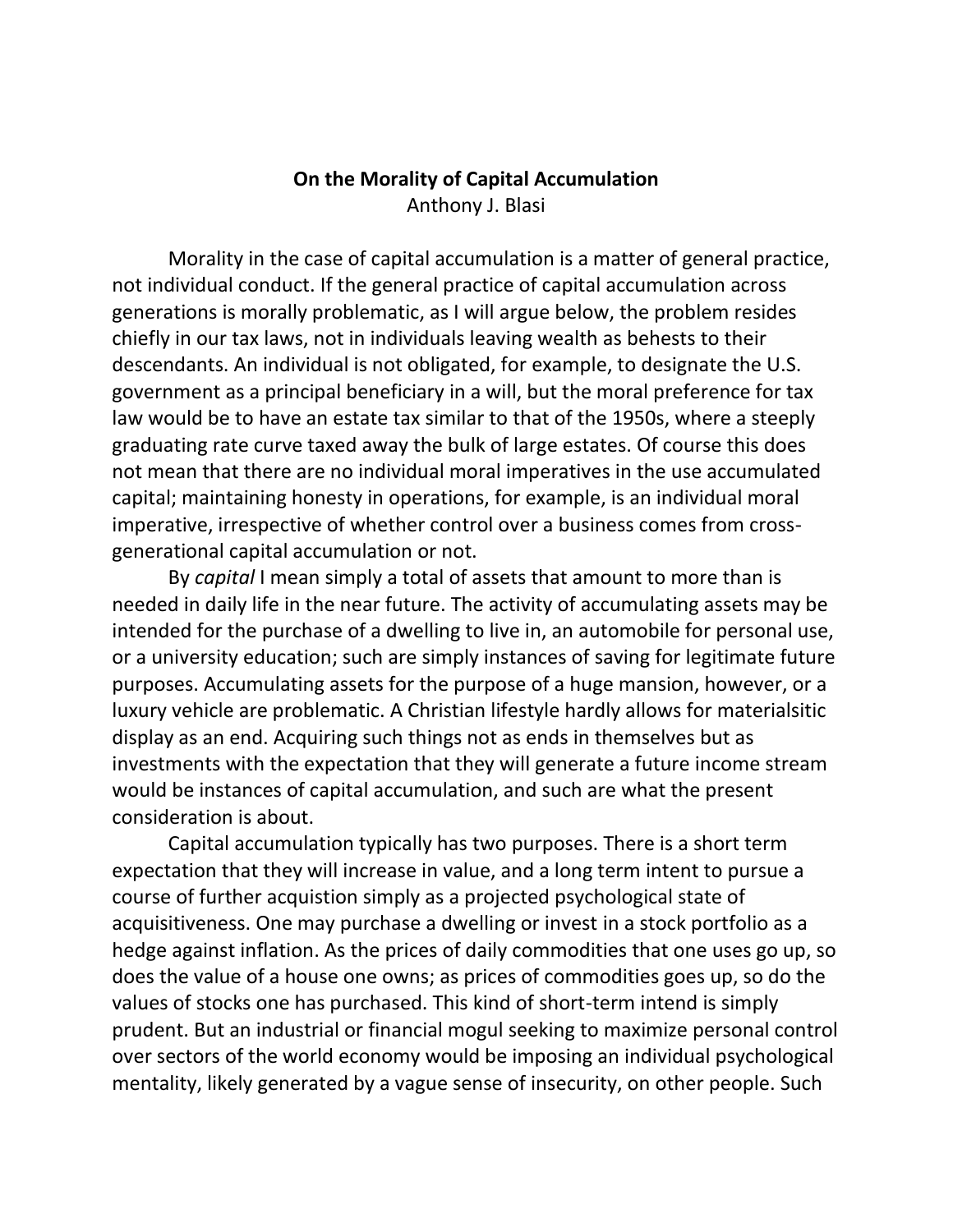runs counter to the general freedom of the ordinary person that is presupposed in the democratic world view or in its Catholic counterpart, subsidiarity.

An important activity underlying capital accumulation is enteprise, selling one or more products. Enterprises involve the acqusition of raw material, outlays for the land and buildings where the raw material is processed into products for sale, and hiring labor for work in the enterprise. The last of these, labor, is not to be limited to productive manual and mental activity but includes as well the activity of organizing the operations of the enterprise—managing.

The acquisition of raw material is not ethically neutral. Acquiring raw material in amounts more than needed in the productive process, for example, prevents other entrepreneurial enterprises from acquiring what they need in their productive activity. Even acquiring only what one intends to use in one's own productive activity has the effect of withdrawing it from use by others, both in the same line of work or in some other. Moreover, the acquisition of raw material may have attendant environmentally harmful consequences. Both of these consequences do not lead necessarily to the conclusion that raw materials should not be acquired but that their acquisiton needs to be justified, and in cases where enironmental harm occurs sufficient reparative steps need to be taken to restore the environment.

What kind of ethical justification is needed for withdrawing some raw material from use by others? The products should be useful, not simply saleable. Usefulness alone would require an essay: Useful to whom? Is entertainment useful? How about fashion? Beyond the utility of the product, providing employment for the people producing it can be a justification, as can providing a market for the suppliers of the raw material.

Renting or paying off a bond for the place of production is also not ethicallly neutral. As with raw, renting or acquiring real estate withdraws it from other uses such as residential or other industrial developments. It may also create market pressure that raises prices for others in a local market. Site selection is evidently relevant here.

Historically, the ethics of hiring labor has received much attention. Karl Marx argued that labor alone added value (usefulness) in entrepreneurial operations. He noted that one could not cosnistentl cheat suppleirs of raw materials or cheat on rent or the interest owed on mortages and bond arrangements. However, one could consistently cheat workers by paying hem less than the value that they add to the raw material. Therefore, Marx argued, capital income, i.e. entepreneurs' income, is unethical. Economists have generally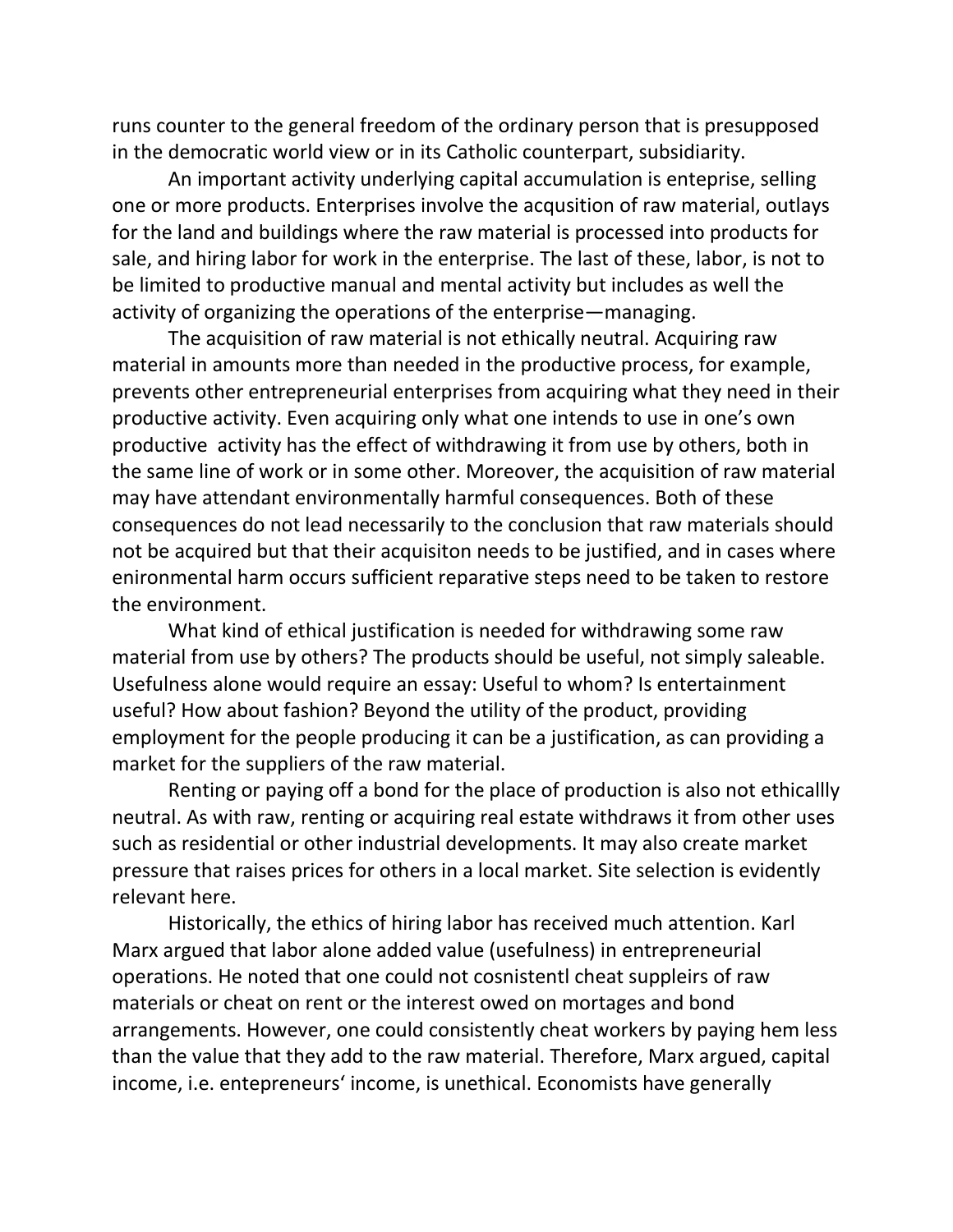disputed Marx's contention as a "labor theory of value." They understand value to be measured by prices, which they note is set by forces of supply and demand, not units of use value. The discussion has been a dialogue of the deaf insofar as Marx was writing about use value and taking money only as a measure of profit, while the economists were focusing on monetarily measured investments, costs, and profits. This is not the place to enter that discussion.

I disagree with Marx (a generally brilliant doctor of philosophy, unlike most of the idealogues who claim to be his followers) because unstructured activity by workers does not add value. The structure that is critical to the productive process adds value, whether measured in currency or not. Whether that structure is imposed by the entrepreneur, hired managers, or, as in employed owned enterprises, workers or managers hired by workers—all that is beside tyhe point. Even when a government owns the enterprise and imposes productive structure, a form of socialism, is beside the point.

As with raw material and siting, the impositionof structure is not ethically neutral. It can be justified in the same ways: offering employment, creating market opportuniteis for suppliers and rentiers, and entering useful products into the market and thus potential into the hands of consumers.

Let us focus on the situation in which enterprises are not justified? Employment may be offered, but is the work adding value? For example, employers of firms that make scam telephone calls or calls that are simply not wanted by the people being called are not engaging in justifiable activity. They are cheating their "customers" or at best inducing them to make purchases they would not make if they were not suggestible. Raw maerial may b epurchased so that it can be processed, but the end result may be wasteful—fur coats for fashion, for example. Or the environmental damage coming from the extraction of the raw material may be too great to repair at the extraction site or may pollute the broader global environmen. The labor involved in the productive process may create wasteful or even harmful products, such as growing tobacco or manufacturing cigaretts or most other tobacco products. Or the labor conditions may harm the worker; one thinks of black lung disease among coal miners and unsafe cosntruction sites. Such kinds of enterprise are unethical, as is investing in them.

Assuming a given enteprise results in a genuinely useful product without significant environmental damage or polution and is operating safely without threateneing the well-being of the workers and customers, what about the return to the entrepreneur? Upon retirement or death, the value of structuring the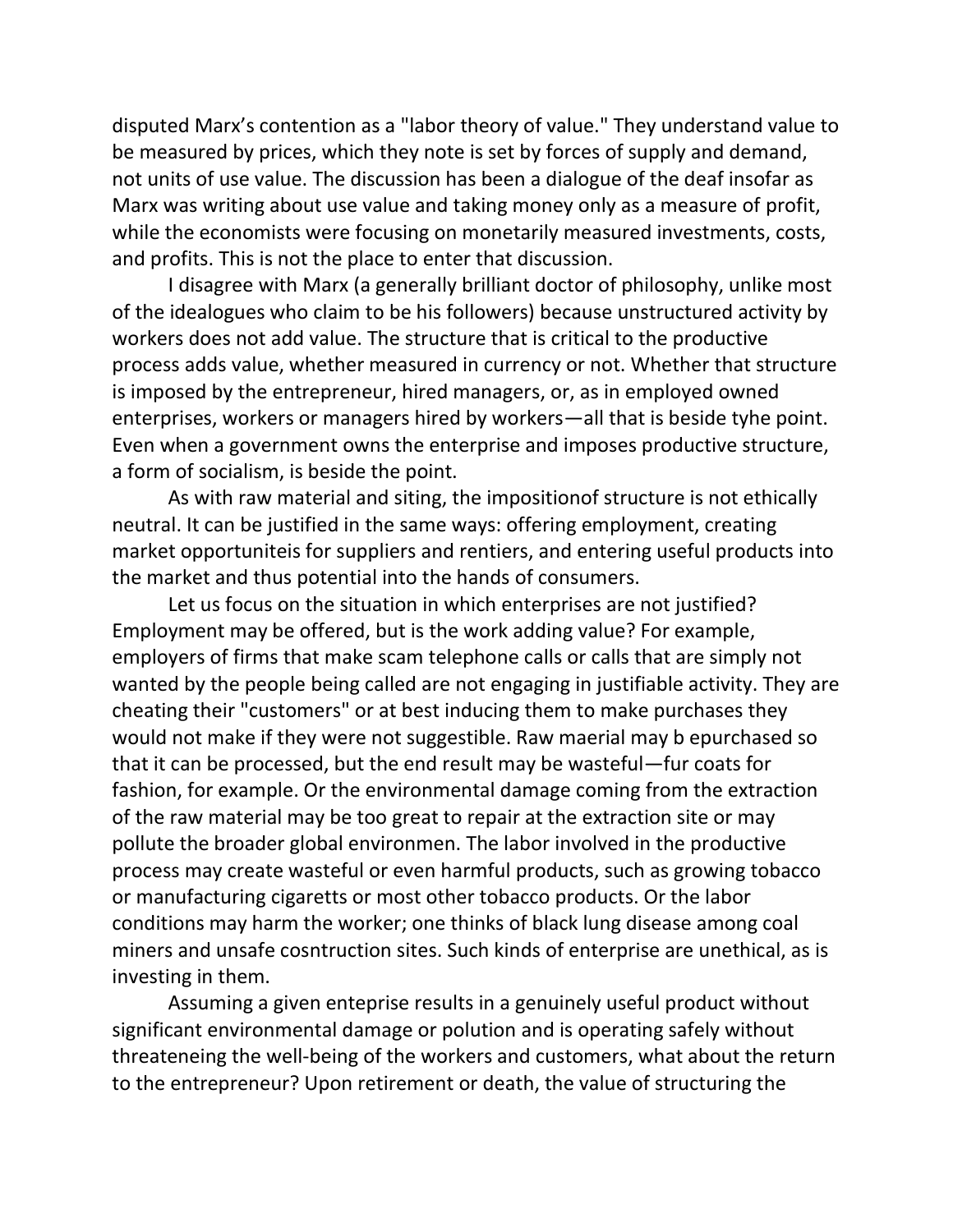enteprise transfers to other management. The value created by the structuring activity—which is probably more than that created by the typical employee but far less than the huge profits enjoyed today by the top one per cent—continues, but is not attributable to the founder. There appears to be no justification for additional payment to the founder (though some payment has simply been deferred as a retirement plan, as would be the case for the typical employee). And there seems to be no justification for the enormous payments made to foudners and their descendents that are not commensurate with the value added by the structuring activity. Most importantly, there is no justification for continued paymentst o children or other dependents or descendants of the founder. Such beneficiaries are not creating value, even as the enterprises are withdrawing raw materials, sites, and labor from other activities. Moreover, a class of people, inheritors, is created that has no incentive to cultivate productive virtues. Some might in fact have such virtues as a result of family socialization or educational experiences, but one would only think more of them would develop the productive virtues if they were exposed to the incentives to which other people in general are exposed.

Ethics require, among other things, control over excessive profits, as opposed to compensation commensurate with the value actually contributed by those receiving profit. Such contributions in the realm of profits would pertain to actual managerial or other kinds of productive activity. Ethics require a 100% estate tax on accumulations of entrepreneurial profits.

So far the considerations have focused on capitalism and its profits as forms, and on the value or usefulness of products and the prssence or absence of harmful side effects. There is also the question of harm as the intent of the productive activity. For example, one cannot justify the production of nuclear weapons, which kill whole populations of cities—in effect killing the innocent, with the guilty (leaders of an attack against which one is defending, for example) usually in a postion to escape. Nuclear weapons produced and maintained as a "deterrent" is tantamount to a threatened terrorism. The history of recen wars has, unfortunatley, shown the possibiity in the modern era of waging war without nuclear weapons. Consequently, there is no justification for having then and thus for producting them. Nuclear weapons belong in the same category as poison gas or any other weapon designed to kill non-cabantants in great numbers along with combatants.

Unlike the ethical considerations concern capitalism as a form, involvement in enterprises that are intended to produce or threaten harm is itself unethical.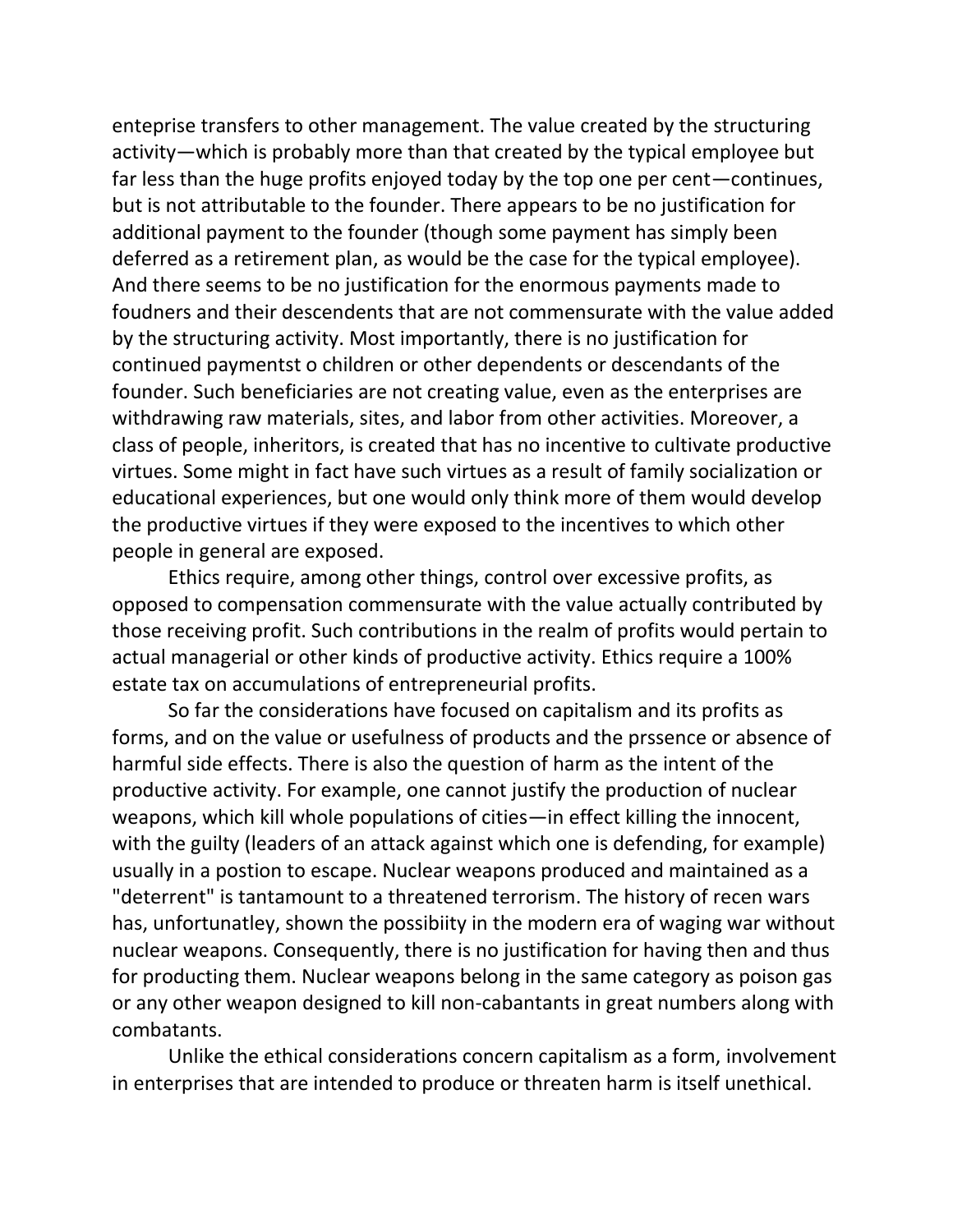There is not only the question in these instances of ethical policy but idnviidual personal morality.

#### **Links**

Pax Christi International <http://www.paxchristi.net/>

Pax Christi U.S.A. [http://www.paxchristiusa.org](http://www.paxchristiusa.org/)

Pax Christi Texas [http://www.paxchristitexas.org](http://www.paxchristitexas.org/)

Pax Christi Dallas [http://www.Paxchristidallastx.org](http://www.paxchristidallastx.org/)

Pax Christi San Antonio [http://www.paxchristisa.org](http://www.paxchristisa.org/)

Marianist Social Justice Collaborative [www.msjc.net](http://www.msjc.net/)

Sisters of Charity of the Incarnate Word, International JPIC Committee <http://saccvi.blogspot.com/>

San Antonio Peace Center [http://www.sanantoniopeace.center](http://www.sanantoniopeace.center/)

Texas Catholic Campaign to End the Death Penalty [www.txccedp.org](http://www.txccedp.org/)